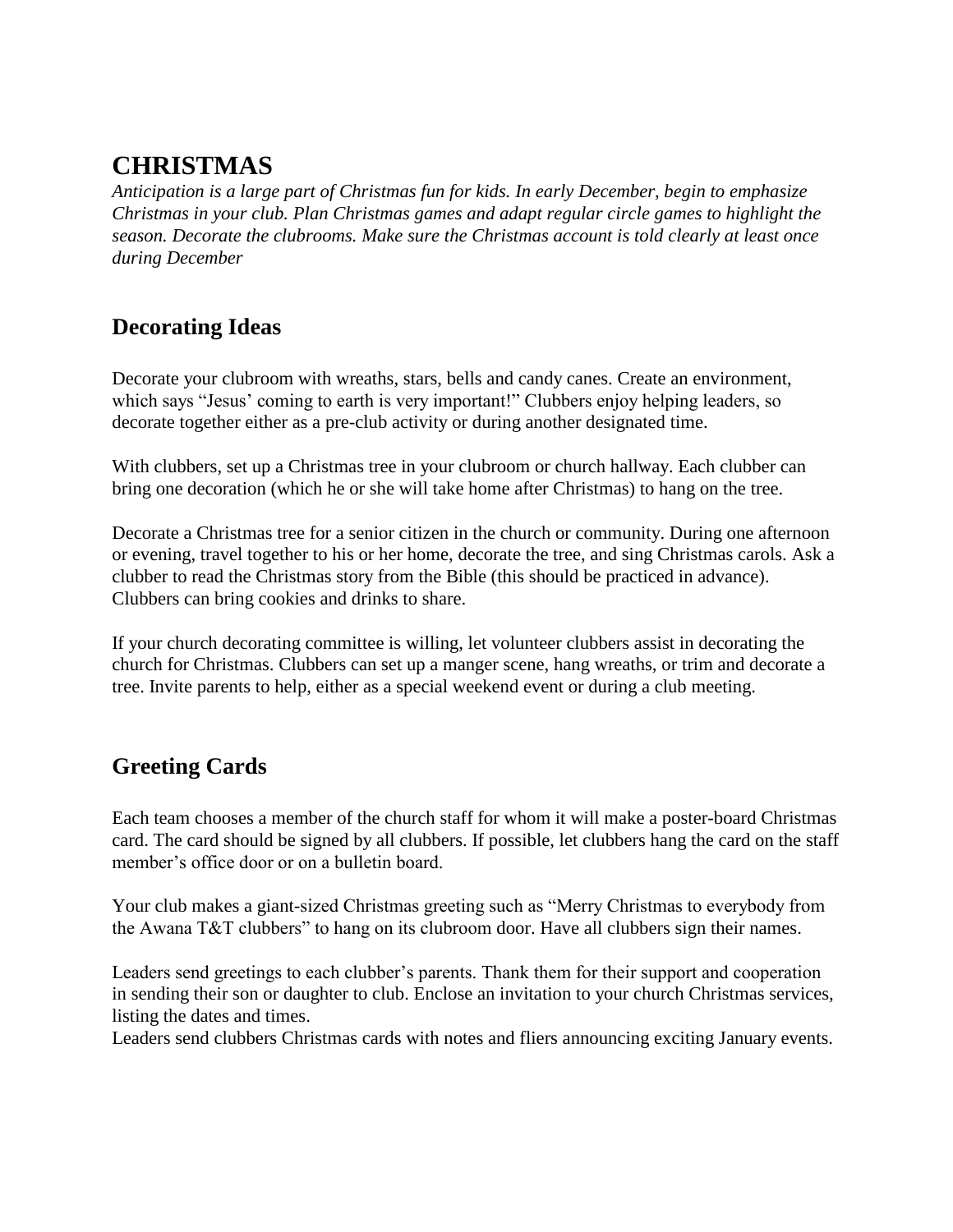Design and have printed a calendar featuring a picture collage of clubbers in action. These calendars make nice Christmas greetings to clubbers, parents and Awana supporters. The calendars also become prayer reminders.

### **Carols**

Many clubbers don't know the traditional Christmas carols. Select three or four of your favorites to teach them. Check that they accurately present the gospel, and then sing those carols each week in December. Display the words on a screen. During Council Time, share with the clubbers the background of how and *why* the carols were written.

The last club night before Christmas, go caroling to the families living in the immediate vicinity of your church. Before you leave a home, present a Christmas greeting from your club and an invitation to attend your church Christmas services.

## **Wreath**

Make a Christmas wreath with a wire coat hanger and a box of 150 sandwich-sized plastic bags. Bend the coat hanger into a circle. Wrap one or two bags around the hook and secure ends with cellophane tape. Tie each bag around the wire with a knot in the middle, so the two ends of the bag are even. Fluff out the ends.

When you've used all 150 bags and fluffed them out, spread them evenly over the wire. Decorate the wreath with small bows, pieces of holly or other Christmas decorations.

The wreath will take approximately an hour to finish. Clubbers can work on it as a pre-session activity each week in December or at a special team party. To reduce club expenses, ask each clubber to furnish his or her own coat hanger and box of sandwich bags.

### **Snowman**

Bake cupcakes in two sizes — regular-sized for a base and smaller for the snowman's body. To make the snowman, place the small cupcake on top of the large cupcake. Cover with white frosting. Use a large marshmallow for the head. For the snowman's hat, use a black gumdrop. Use bits of gumdrop or other small candies for his eyes and mouth. Snowmen can be eaten as a treat or brought home.

## **Achievement Records**

Cut a Christmas tree from a large sheet of green paper (heavy paper tablecloth works well). Hang the tree on a wall in your clubroom. For each section passed in December, clubbers make one construction-paper ornament to decorate the tree. Clubbers write their name on their ornaments. The clubber with the most ornaments at the end of December wins the contest. For a team contest, each team can use a different color for its ornaments.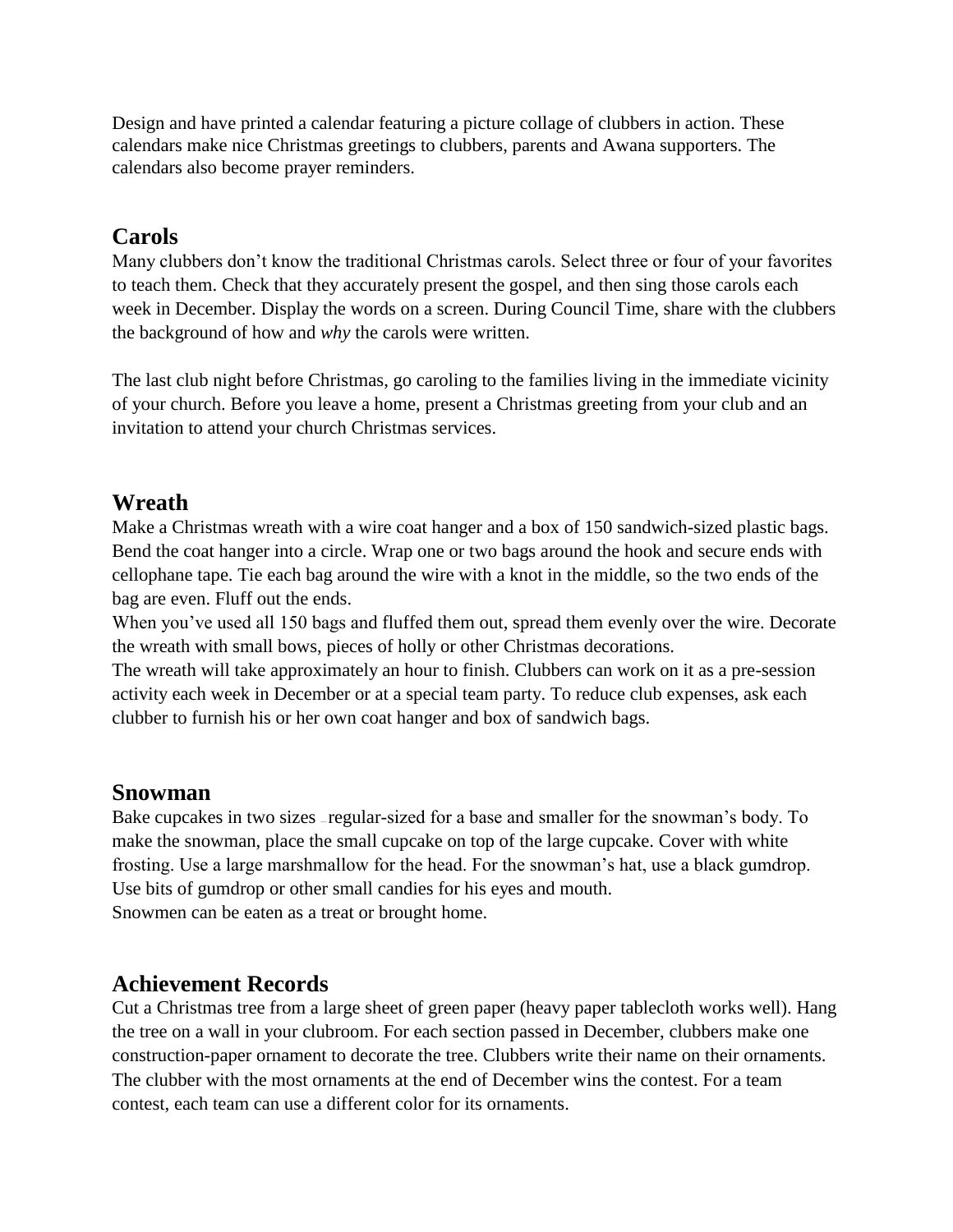Leaders cut a Christmas tree from dark green construction paper for each clubber. For each section passed in December, a clubber earns a star for his or her tree. Stars can also be awarded for club attendance during December. The clubber with the most stars wins a Christmas gift or treat.

### **Scavenger Hunt**

During a Christmas party, send each team and its leaders to a different area within the neighborhood. Teams try to collect as many items as possible from the following list. Set a time when all teams must return to the church. Award a prize to all members of the team that collects the most items before time runs out. Piece of fruitcake Italian Christmas light Candy cane Nut still in the shell Christmas cookie Bell (any kind, made out of any material) Blue Christmas light bulb Strand of silver tinsel Christmas card Sheet of Christmas wrapping paper Broken ornament Twig of Scotch pine Red or green sock Piece of mistletoe Piece of red ribbon Twig of holly Red candle

## **Candy Hunt**

Hide wrapped Christmas candies around the clubroom before clubbers arrive. Play Christmas music on a piano or tape recorder. When the music starts, clubbers gather as much candy as they can find. When the music stops, clubbers stop hunting. Anyone who collects candy after the music stops forfeits all the candy he or she has found. Start and stop the music several times until nearly all the candy has been found. The clubber (or team) with the most candy wins. If leaders have collected forfeited candy, they should redistribute it after the winner is announced, making sure all clubbers have a few pieces.

## **Christmas Is for Giving**

Emphasize to clubbers the importance of giving. *Older clubbers plan and run a Christmas party for younger clubbers (or another group) in the church.*

Clubbers shovel snow from driveways and sidewalks for senior citizens.

Invite your Awana missionaries (or another church missionaries) to club. Give him or her a Christmas Shower of nonperishable food items or office materials and supplies. Ask the missionary to give the Council Time message.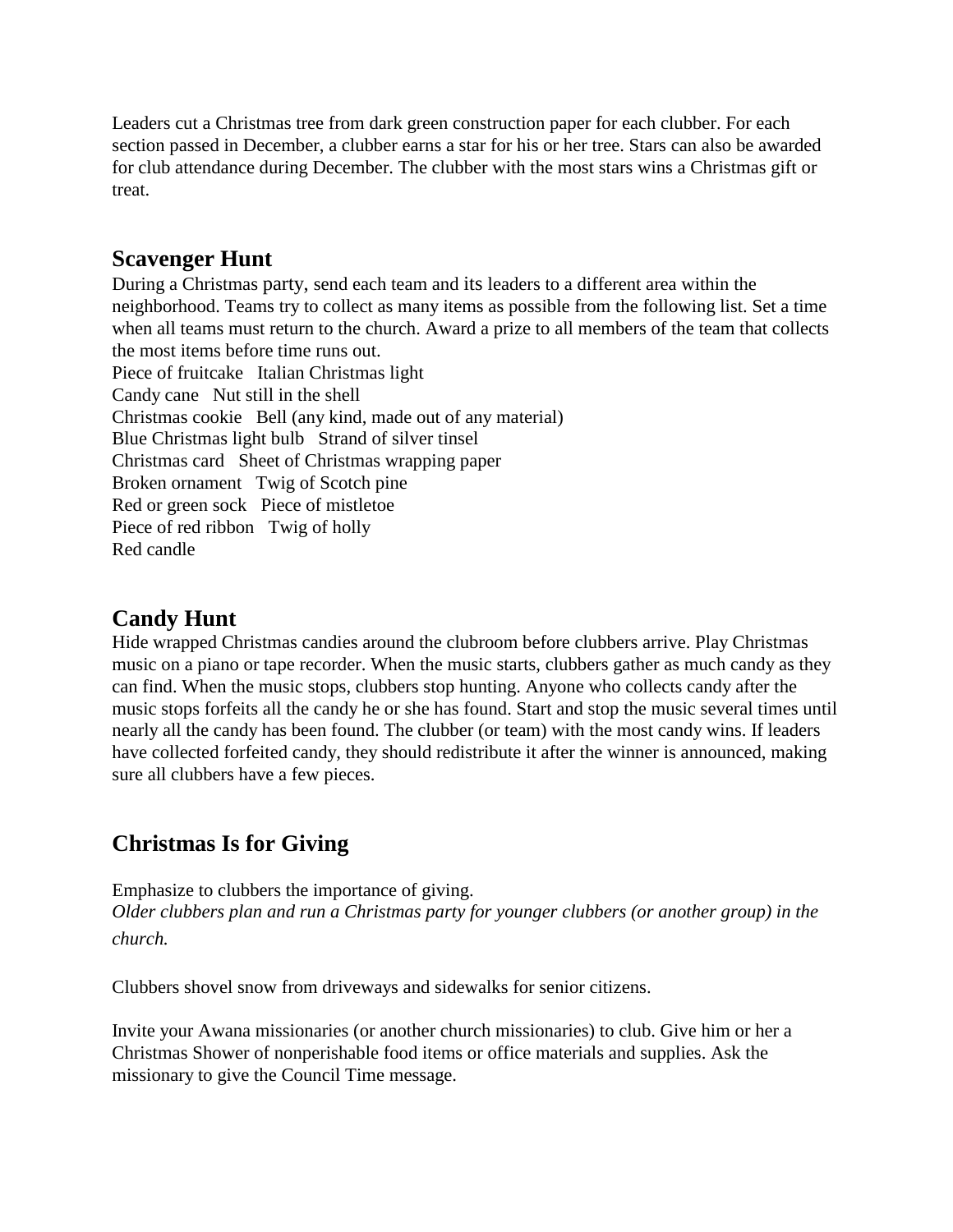Clubbers bring stocking stuffers (inexpensive gifts) for children of needy families.

Clubbers' parents are given an opportunity to buy Christian books. Contact a local Christian bookstore and ask permission to sell books on consignment. Send fliers well in advance to clubbers' parents. The fliers should publicize the books by name and content and list the date of the sale. The week before the sale, send a reminder to parents so they can browse and shop when they bring kids to club or after the meeting. The bookstore may be willing to provide a salesperson for the book table. Be sure to check with church leaders concerning church policy on buying and selling in the church.

#### **Sharing Christmas with Others**

Plan a family Christmas party early in December to which clubbers invite their parents. Start with a potluck supper, then play Christmas games, sing Christmas carols, and show a Christmas film. Plan a Christmas tea for girls and their moms early in December before the rush begins. Sing carols and give devotions on the Christmas account. Keep refreshments simple — nut breads, holiday salads, coffee and punch.

Organize a clubber choir and sing Christmas carols for senior citizens. Practice the songs in advance. Prepare the clubbers for the visit by telling them about the hospital, nursing home or retirement center you will be visiting. Remind clubbers to be friendly; warn them not to stare at the residents of the home. Bring gifts of homemade cookies or fudge (without nuts).

#### **Christmas Crafts**

One club night during December, ask clubbers to arrive a half-hour early to make a Christmas craft. Clubbers should go to the game room when they finish their crafts.

If your leaders aren't skilled in crafts, enlist the help of volunteers from your church to plan and direct a Christmas craft. Here are a few ideas.

Foam ornaments decorated with sequins Christmas pictures mounted on wooden plaque covered with protective finish Christmas candles in small glasses decorated with glitter Macramé plant hangers decorated in Christmas colors Wooden candleholders which clubbers sand and shellac Foam Christmas trees or wreaths decorated with wrapped hard candy Christmas cards Christmas pictures framed with yarn-wrapped cardboard frames

### **Cookie Bake**

Ask Awana moms to help at a club meeting or on a Saturday afternoon. (You may want to prepare the dough in advance.) Ask moms to roll out dough and help clubbers cut out and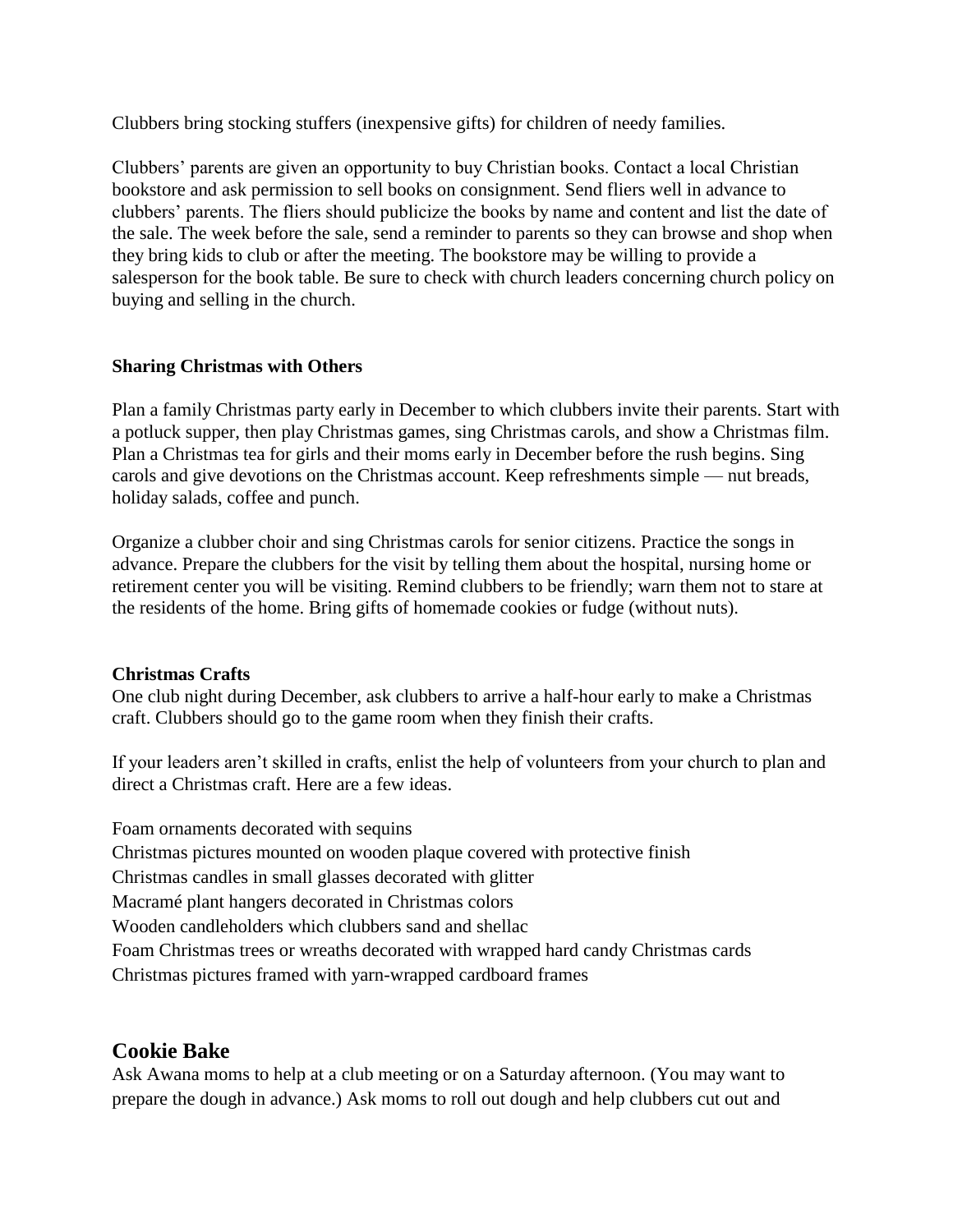decorate cookies. When cookies are baked, have clubbers box and wrap them. Cookies may be given to shut-ins, people the clubbers visit when caroling, or the church staff. Give each clubber a few cookies to take home. Cost may be covered by clubbers bringing double dues.

#### **Gift Exchange**

Have each clubber bring an inexpensive wrapped gift to club. As clubbers arrive, their gifts are placed on a table. When club is almost over, have all clubbers sit in a circle. Leaders give one gift to each clubber. Begin playing Christmas music. Clubbers pass their gifts to the clubber on their left. They continue passing gifts until the music stops. Clubbers who wish may leave the circle and unwrap their gift. Other clubbers remain in the circle and repeat the process. After four times, all clubbers remaining in the circle must keep the gifts they're holding.

It's very important to set a price range for gifts and insist that everyone stays within that range. Specify that clubbers are to bring gifts for their own age group.

### **Christmas Pre-club Activity**

Behind each team game line, tape a large piece of white or brown paper on the wall so clubbers can draw on it. Provide crayons or felt-tipped markers for each team. Before club begins, each team draws one aspect of the Christmas story. For example: Red team – Mary, Joseph and the donkey on their way to Bethlehem Blue team — Angel telling the news of Jesus' birth to the shepherds Green team — Mary, Joseph and baby Jesus in the stable Yellow team — Wise men visiting Jesus

Announce this activity a week in advance to allow teams a few minutes during Handbook Time to plan their mural. Since the mural is time-consuming, it could be a pre-club activity during each of the four weeks prior to Christmas. When the murals are complete, hang them on a prominent wall for church members to enjoy.

### **Christmas Party Games**

Christmas Seals — Hide Christmas seals and gift tags all around the game room. When the whistle blows, clubbers collect seals and tags for two minutes. The team with the most seals and tags wins.

Christmas Puzzles — Cut pictures from Christmas cards into jigsaw puzzles. Be sure each puzzle has the same number of pieces of approximately the same size. Give each team its puzzle pieces in an envelope. Have each team huddle in a circle. When the whistle blows, team members put their puzzle together. The first team finished wins. If you want to play a second round, put the puzzle pieces back in the envelopes and pass them to another team.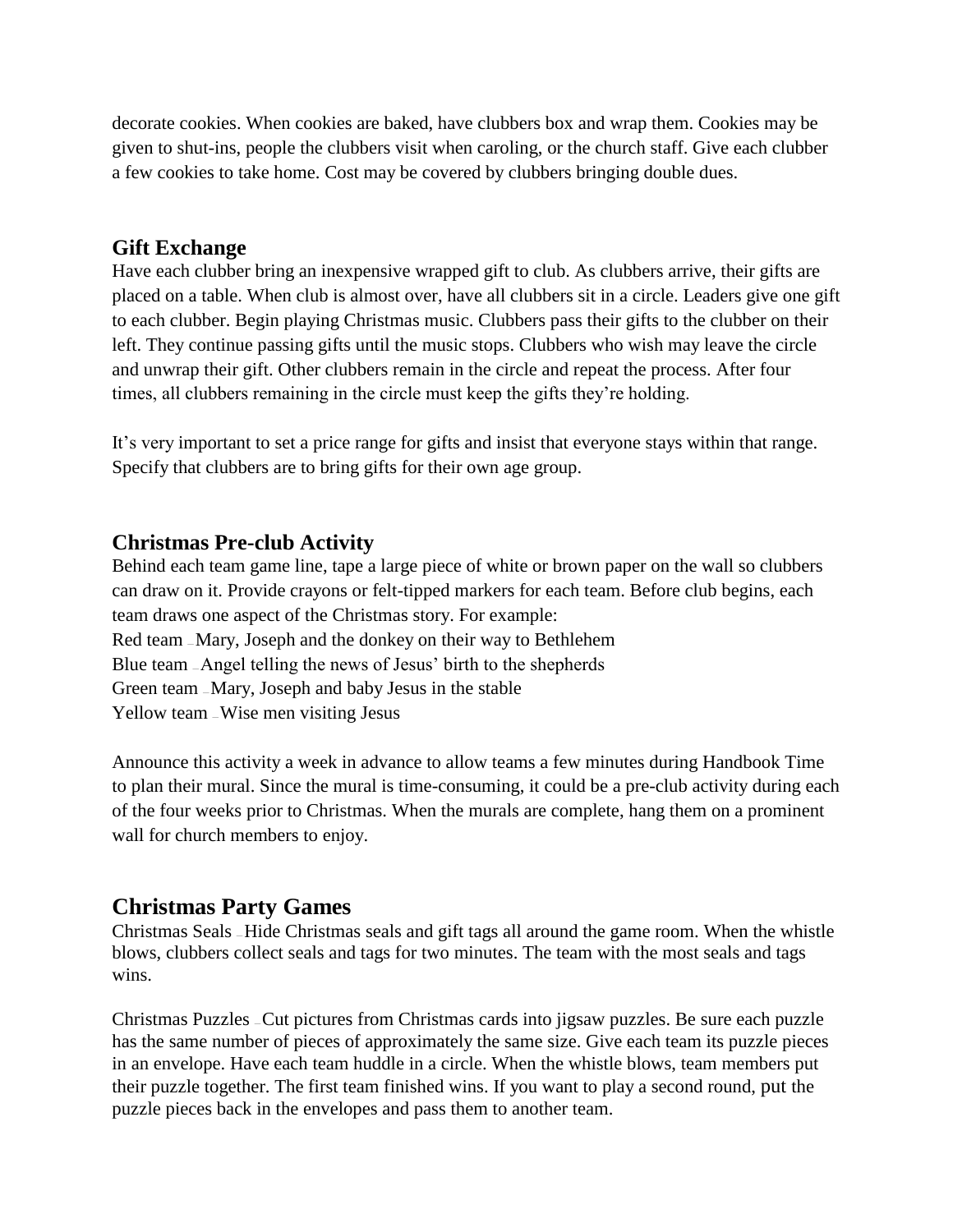Card Curve — Place a large box in the center of the Game Square. Give each team 10 Christmas cards, marked on the backs with its color. When the whistle blows, team members line up at a designated point several feet away from the box. Each player takes a turn attempting to toss a card into the box. The team with the most cards in the box wins.

Words-a-Plenty – Give each team leader a pencil and a sheet of paper. When the whistle blows, each team begins making words from the letters in "Christmas: As clubbers call out words, the team leader writes them on the paper. Letters may be used in each word only once. Examples include "stir" and "tar". After four minutes, the team with the most words wins.

Filling the Christmas Stocking – Give the first member of each team a large Christmas stocking. In the center of the Game Square, place a box containing many small miscellaneous items. When the whistle blows, the first player from each team runs to the box, grabs one item and puts it in the stocking. The player then runs back to the starting pin and hands the stocking to the second player. When the last player takes a turn, he or she races into the center for the pin or beanbag.

Christmas Wrap — Leaders enclose wrapped Christmas candies in four packages using five layers of wrapping paper and ribbons. Teams line up for a five- man relay, with the first players holding the packages. When the whistle blows, the first player on each team unwraps the first layer of paper and ribbon, runs one lap around the circle and hands the package to the second player. Action is repeated until the fifth player runs a lap. He or she then runs into the center for the pin or beanbag. At the end of the game, leaders can distribute the candy to their team.

### **Christmas Tr**ee **Puzzle**

*Copy the puzzle on page 19 for clubbers to take home. Award team points to clubbers who return the completed puzzle the following week.*

Circle words you often hear during the Christmas season. You can find them reading front wards, backwards, up and down.

### **Christmas Bible Message Ideas**

Use Imagination — Lead clubbers in imagining themselves as shepherds on the first Christmas: the stillness of the night, the angel's announcement and the shepherds' decision to go and see the Christ-child. Or encourage clubbers to use their imaginations as you tell of the wise men seeking the new King.